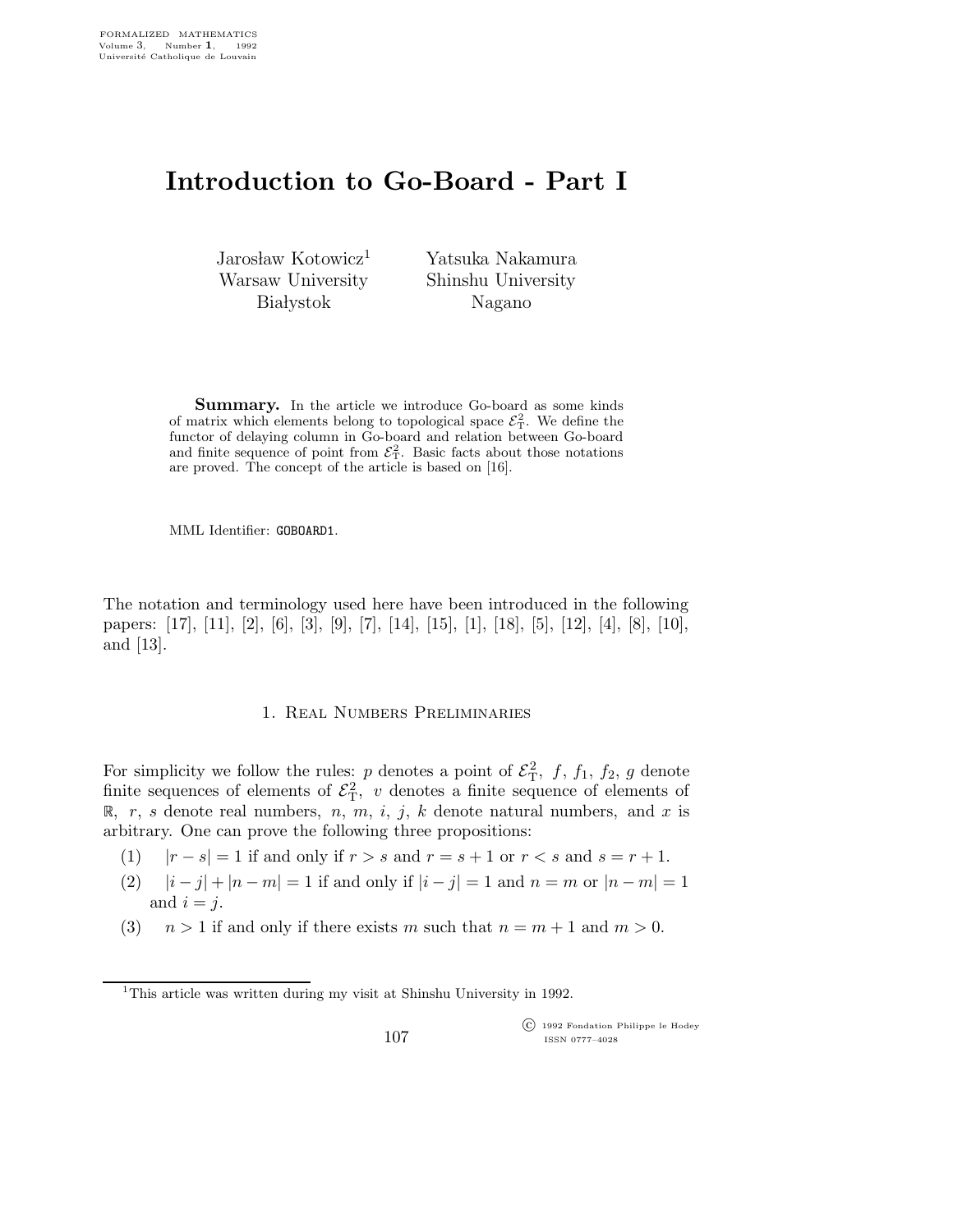2. Finite Sequences Preliminaries

The scheme  $FinSeqDChoice$  concerns a non-empty set  $A$ , a natural number  $B$ , and a binary predicate  $P$ , and states that:

there exists a finite sequence f of elements of A such that len  $f = B$  and for every *n* such that  $n \in \text{Seg } \mathcal{B}$  holds  $\mathcal{P}[n, f(n)]$ 

provided the parameters have the following property:

• for every n such that  $n \in \text{Seg } \mathcal{B}$  there exists an element d of A such that  $\mathcal{P}[n,d].$ 

One can prove the following propositions:

- (4) If  $n = m + 1$  and  $i \in \text{Seg } n$ , then  $\text{lem}(\text{Seg } n \setminus \{i\}) = m$ .
- (5) Suppose  $n = m + 1$  and  $k \in \text{Seg } n$  and  $i \in \text{Seg } m$ . Then if  $1 \leq i$  and  $i < k$ , then  $(\text{Sgm}(\text{Seg } n \setminus \{k\}))$  $(i) = i$  but if  $k \leq i$  and  $i \leq m$ , then  $(\text{Sgm}(\text{Seg } n \setminus \{k\})) (i) = i + 1.$
- (6) For every finite sequence f and for all n, m such that len  $f = m+1$  and  $n \in \text{Seg} \operatorname{len} f \text{ holds } \operatorname{len}(f_{\restriction n}) = m.$
- (7) For every finite sequence f and for all n, m, k such that len  $f = m + 1$ and  $n \in \text{Seg} \text{ len } f$  and  $k \in \text{Seg } m$  holds  $f_{\text{In}}(k) = f(k)$  or  $f_{\text{In}}(k) = f(k+1)$ .
- (8) For every finite sequence f and for all n, m, k such that len  $f = m + 1$ and  $n \in \text{Seg} \text{len } f$  and  $1 \leq k$  and  $k < n$  holds  $f_{\text{fn}}(k) = f(k)$ .
- (9) For every finite sequence f and for all n, m, k such that len  $f = m + 1$ and  $n \in \text{Seg} \operatorname{len} f$  and  $n \leq k$  and  $k \leq m$  holds  $f_{\lfloor n}(k) = f(k+1)$ .
- (10) If  $n \in \text{dom } f$  and  $m \in \text{Seg } n$ , then  $(f \restriction n)(m) = f(m)$  and  $m \in \text{dom } f$ .

We now define four new constructions. A finite sequence of elements of  $\mathbb R$  is increasing if:

(Def.1) for all n, m such that  $n \in \text{dom}$  it and  $m \in \text{dom}$  it and  $n < m$  and for all r, s such that  $r =$  it $(n)$  and  $s =$  it $(m)$  holds  $r < s$ .

A finite sequence is constant if:

(Def.2) for all n, m such that  $n \in \text{dom} \text{ it and } m \in \text{dom} \text{ it holds } \text{it}(n) = \text{it}(m)$ .

Let us observe that there exists a finite sequence of elements of  $\mathbb R$  which is increasing. Note also that there exists a finite sequence of elements of  $\mathbb R$  which is constant.

Let us consider f. The functor  $X$ -coordinate  $(f)$  yields a finite sequence of elements of  $\mathbb R$  and is defined by:

(Def.3) len **X**-coordinate( $f$ ) = len f and for every n such that  $n \in \text{dom }\mathbf{X}\text{-coordinate}(f)$  and for every p such that  $p = f(n)$  holds  $(X$ -coordinate $(f)(n) = p_1$ .

The functor Y-coordinate(f) yielding a finite sequence of elements of  $\mathbb R$  is defined as follows:

 $(Def.4)$  len **Y**-coordinate(f) = len f

and for every n such that  $n \in \text{dom }\mathbf{Y}\text{-coordinate}(f)$  and for every p such that  $p = f(n)$  holds  $(Y\text{-coordinate}(f))(n) = p_2$ .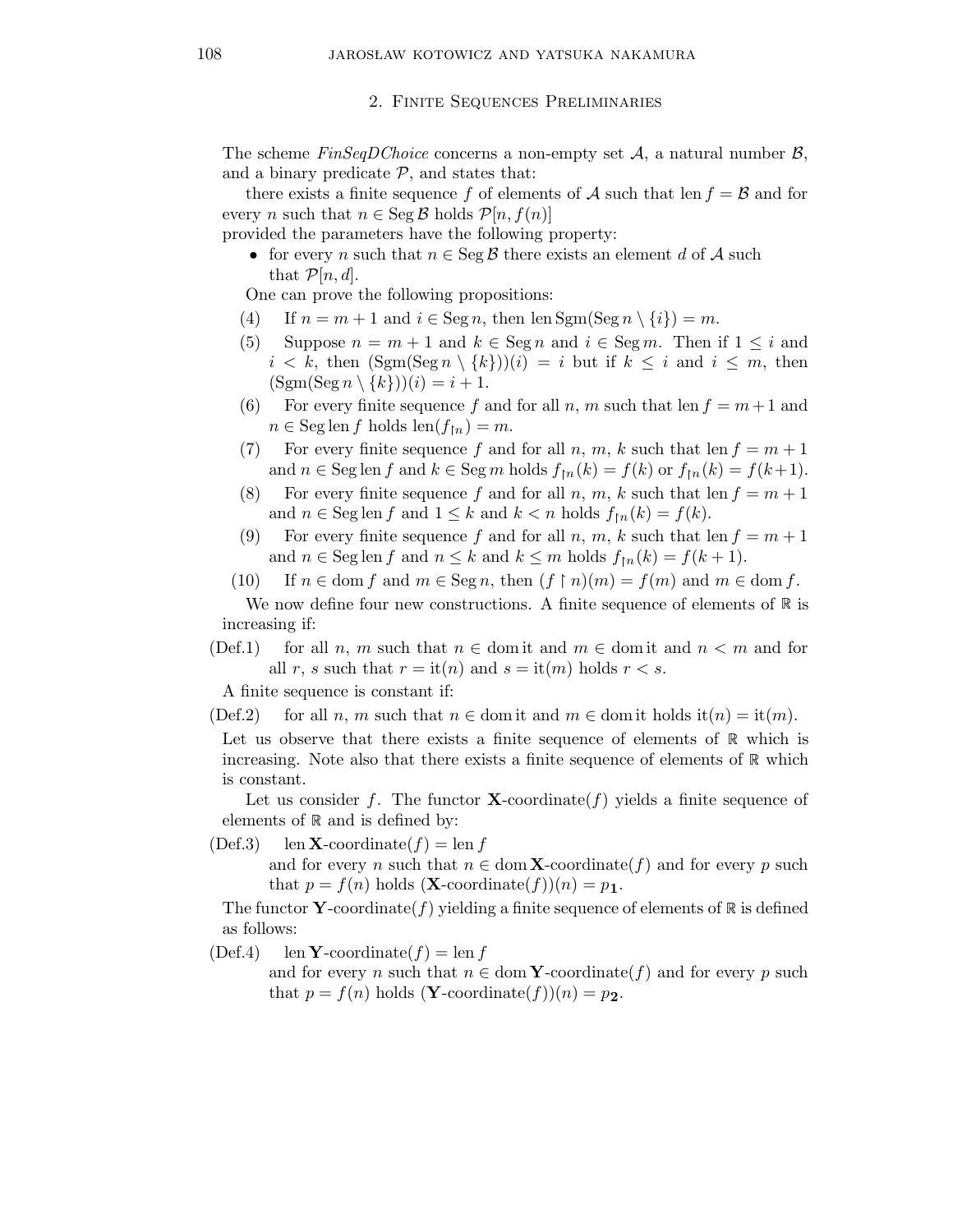One can prove the following propositions:

(11) Suppose that

- (i)  $v \neq \varepsilon$ ,
- (ii)  $\text{rng } v \subseteq \text{Seg } n,$
- (iii)  $v(\text{len } v) = n$ ,
- (iv) for every k such that  $1 \leq k$  and  $k \leq \text{len } v 1$  and for all r, s such that  $r = v(k)$  and  $s = v(k + 1)$  holds  $|r - s| = 1$  or  $r = s$ ,
- $(v)$   $i \in \text{Seg } n,$
- (vi)  $i + 1 \in \text{Seg } n$ ,
- (vii)  $m \in \text{dom } v$ ,
- (viii)  $v(m) = i$ ,
- (ix) for every k such that  $k \in \text{dom } v$  and  $v(k) = i$  holds  $k \leq m$ . Then  $m + 1 \in \text{dom } v$  and  $v(m + 1) = i + 1$ .
- (12) Suppose that
	- (i)  $v \neq \varepsilon$ ,
	- (ii)  $\text{rng } v \subseteq \text{Seg } n,$
	- (iii)  $v(1) = 1$ ,
	- (iv)  $v(\text{len } v) = n$ ,
	- (v) for every k such that  $1 \leq k$  and  $k \leq \text{len } v 1$  and for all r, s such that  $r = v(k)$  and  $s = v(k + 1)$  holds  $|r - s| = 1$  or  $r = s$ .
		- Then
	- (vi) for every i such that  $i \in \text{Seg } n$  there exists k such that  $k \in \text{dom } v$  and  $v(k) = i$ ,
- (vii) for all m, k, i, r such that  $m \in \text{dom } v$  and  $v(m) = i$  and for every j such that  $j \in \text{dom } v$  and  $v(j) = i$  holds  $j \leq m$  and  $m < k$  and  $k \in \text{dom } v$ and  $r = v(k)$  holds  $i < r$ .
- (13) If  $i \in \text{dom } f$  and  $2 \leq \text{len } f$ , then  $f(i) \in \mathcal{L}(f)$ .

# 3. Matrix Preliminaries

Next we state two propositions:

- (14) For every non-empty set D and for every matrix M over D and for all i, j such that  $j \in \text{Seg} \text{ len } M$  and  $i \in \text{Seg} \text{ width } M$  holds  $M_{\Box,i}(j) =$  $Line(M,j)(i).$
- $(15)$  For every non-empty set D and for every matrix M over D and for every k such that  $k \in \text{Seg} \text{len } M$  holds  $M(k) = \text{Line}(M, k)$ .

We now define several new constructions. Let  $T$  be a topological space. A matrix over  $T$  is a matrix over the carrier of  $T$ .

A matrix over  $\mathcal{E}_{\mathrm{T}}^2$  is non-trivial if:

(Def.5)  $0 < \text{len it}$  and  $0 < \text{width it}$ .

A matrix over  $\mathcal{E}_{\mathrm{T}}^2$  is line **X**-constant if: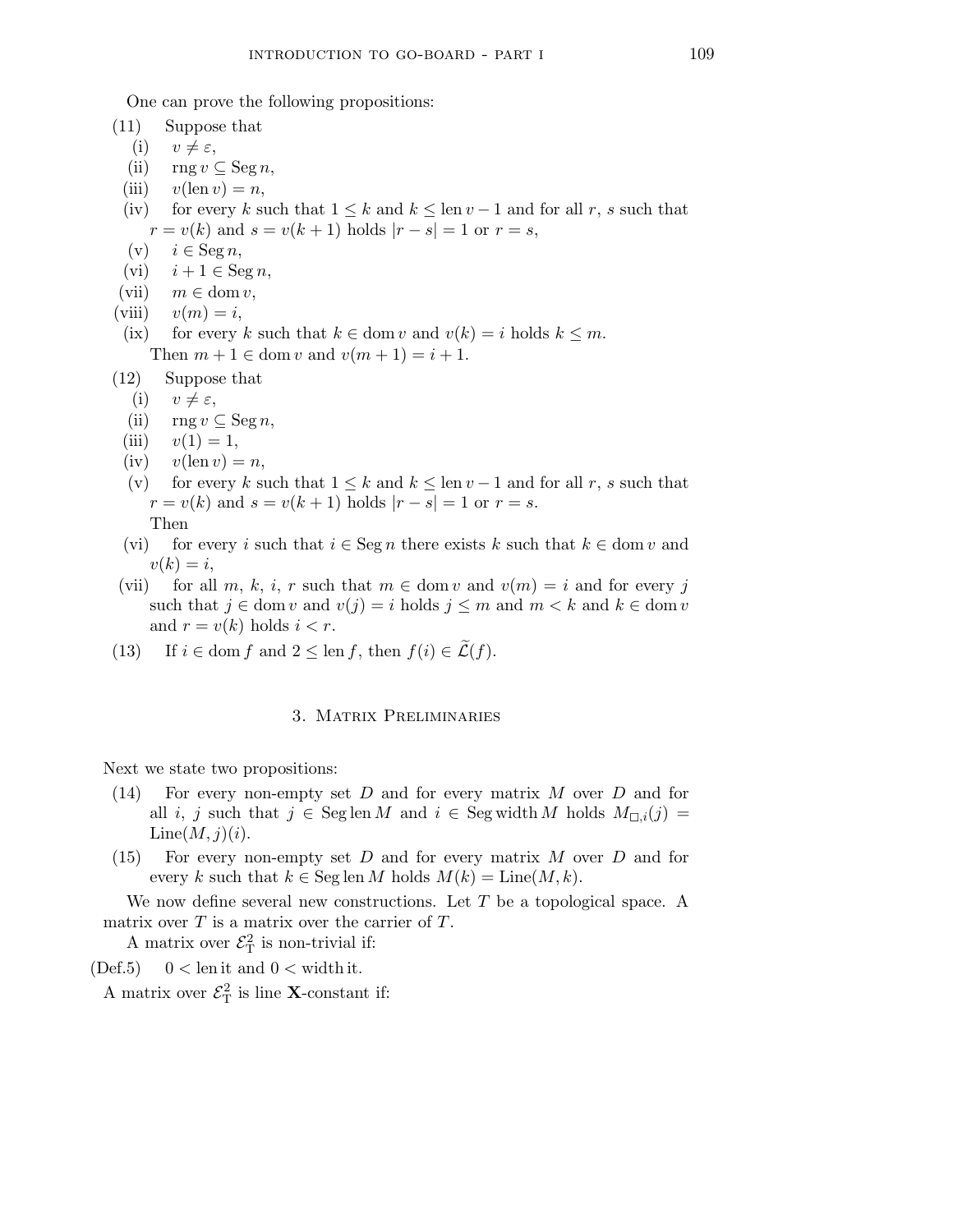(Def.6) for every n such that  $n \in \text{Seg}$  len it holds **X**-coordinate(Line(it, n)) is constant.

A matrix over  $\mathcal{E}_{\mathrm{T}}^2$  is column **Y**-constant if:

(Def.7) for every n such that  $n \in \text{Seg width it holds } Y\text{-coordinate}(\text{it}_{\Box,n})$  is constant.

A matrix over  $\mathcal{E}_{\mathrm{T}}^2$  is line **Y**-increasing if:

(Def.8) for every n such that  $n \in \text{Seg}$  len it holds Y-coordinate(Line(it, n)) is increasing.

A matrix over  $\mathcal{E}_{\mathrm{T}}^2$  is column **X**-increasing if:

(Def.9) for every n such that  $n \in \text{Seg width it holds } \mathbf{X}\text{-coordinate}(\text{it}_{\Box,n})$  is increasing.

One can readily verify that there exists a matrix over  $\mathcal{E}^2_T$  which is non-trivial, line

X-constant, column Y-constant, line Y-increasing and column X-increasing.

We now state two propositions:

- (16) For every column **X**-increasing line **X**-constant matrix M over  $\mathcal{E}_{\text{T}}^2$  and for all x, n, m such that  $x \in \text{rng Line}(M, n)$  and  $x \in \text{rng Line}(M, m)$  and  $n \in \text{Seg} \operatorname{len} M$  and  $m \in \text{Seg} \operatorname{len} M$  holds  $n = m$ .
- (17) For every line Y-increasing column Y-constant matrix M over  $\mathcal{E}_{\text{T}}^2$  and for all x, n, m such that  $x \in \text{rng}(M_{\square,n})$  and  $x \in \text{rng}(M_{\square,m})$  and  $n \in$ Seg width M and  $m \in \text{Seg width }M$  holds  $n = m$ .

## 4. Basic Go-Board's Notation

A Go-board is a non-trivial line  $X$ -constant column Y-constant line Y-increasing column **X**-increasing matrix over  $\mathcal{E}_{\mathrm{T}}^2$ .

In the sequel  $G$  denotes a Go-board. The following four propositions are true:

- (18) If  $x = G_{m,k}$  and  $x = G_{i,j}$  and  $\langle m, k \rangle \in \mathbb{R}$  the indices of G and  $\langle i, j \rangle \in \mathbb{R}$ indices of G, then  $m = i$  and  $k = j$ .
- (19) If  $m \in \text{dom } f$  and  $f(1) \in \text{rng}(G_{\Box,1}),$  then  $(f \restriction m)(1) \in \text{rng}(G_{\Box,1}).$
- (20) If  $m \in \text{dom } f$  and  $f(m) \in \text{rng}(G_{\Box,\text{width }G})$ , then  $(f \restriction m)(\text{len}(f \restriction m)) \in$  $rng(G_{\square,\text{width }G}).$
- (21) If  $\text{rng } f \cap \text{rng}(G_{\Box,i}) = \emptyset$  and  $f(n) = G_{m,k}$  and  $n \in \text{dom } f$  and  $m \in$ Seg len G, then  $i \neq k$ .

Let us consider G, i. Let us assume that  $i \in \text{Seg width } G$  and width  $G > 1$ . The deleting of  $i$ -column in  $G$  yielding a Go-board is defined by:

(Def.10) len(the deleting of i-column in  $G$ ) = len G and for every k such that  $k \in \text{Seg len } G$  holds (the deleting of *i*-column in  $G(k) = \text{Line}(G, k)_{\mid i}$ .

One can prove the following propositions:

(22) If  $i \in \text{Seg width } G$  and width  $G > 1$  and  $k \in \text{Seg len } G$ , then Line(the deleting of *i*-column in  $G, k$  = Line $(G, k)_{\mid i}$ .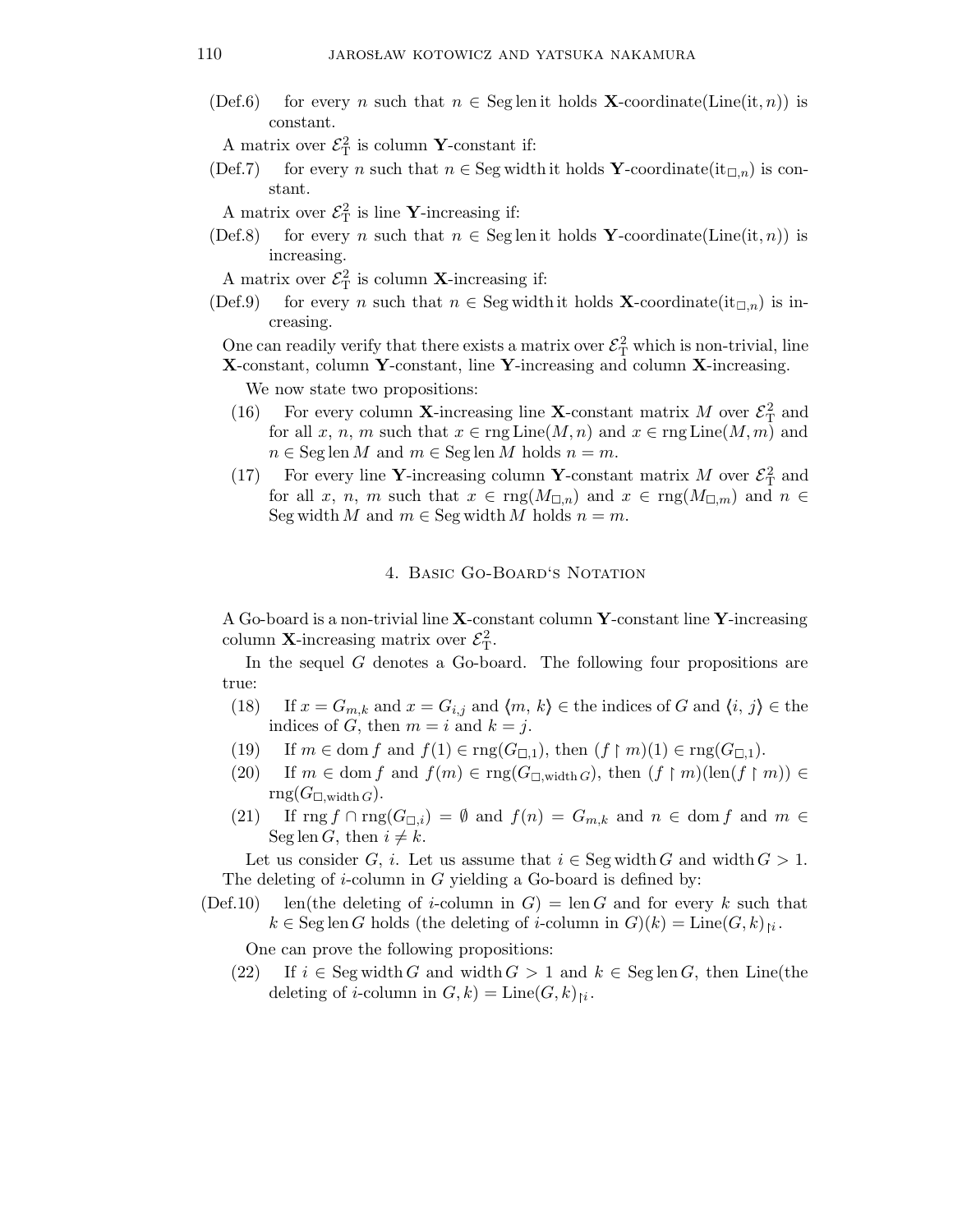- (23) If  $i \in \text{Seg width } G$  and width  $G = m + 1$  and  $m > 0$ , then width(the deleting of *i*-column in  $G$ ) = m.
- (24) If  $i \in \text{Seg width } G$  and width  $G > 1$ , then width  $G = \text{width}(\text{the deleting})$ of *i*-column in  $G$ ) + 1.
- (25) If  $i \in \text{Seg width } G$  and width  $G > 1$  and  $n \in \text{Seg len } G$  and  $m \in$ Seg width(the deleting of *i*-column in  $G$ ), then (the deleting of *i*-column in  $G)_{n,m} = \text{Line}(G,n)_{\upharpoonright i}(m)$ .
- (26) If  $i \in \text{Seg width } G$  and width  $G = m+1$  and  $m > 0$  and  $1 \leq k$  and  $k < i$ , then (the deleting of *i*-column in  $G|_{\Box,k} = G_{\Box,k}$  and  $k \in \text{Seg width}(the)$ deleting of *i*-column in G) and  $k \in \text{Seg width } G$ .
- (27) Suppose  $i \in \text{Seg width } G$  and width  $G = m + 1$  and  $m > 0$  and  $i \leq k$ and  $k \leq m$ . Then (the deleting of *i*-column in  $G|_{\Box,k} = G_{\Box,k+1}$  and  $k \in \text{Seg width}$ (the deleting of *i*-column in G) and  $k + 1 \in \text{Seg width } G$ .
- (28) If  $i \in \text{Seg width } G$  and width  $G = m + 1$  and  $m > 0$  and  $n \in \text{Seg len } G$ and  $1 \leq k$  and  $k < i$ , then (the deleting of *i*-column in  $G_{n,k} = G_{n,k}$  and  $k \in \text{Seg width } G.$
- (29) Suppose  $i \in \text{Seg width } G$  and width  $G = m + 1$  and  $m > 0$  and  $n \in$ Seg len G and  $i \leq k$  and  $k \leq m$ . Then (the deleting of *i*-column in  $(G)_{n,k} = G_{n,k+1}$  and  $k+1 \in \text{Seg width } G$ .
- (30) If width  $G = m + 1$  and  $m > 0$  and  $k \in \text{Seg } m$ , then (the deleting of 1-column in  $G|_{\Box k} = G_{\Box k+1}$  and  $k \in \text{Seg width}$  (the deleting of 1-column in G) and  $k + 1 \in \text{Seg width } G$ .
- (31) If width  $G = m + 1$  and  $m > 0$  and  $k \in \text{Seg } m$  and  $n \in \text{Seg } len G$ , then (the deleting of 1-column in  $G_{n,k} = G_{n,k+1}$  and  $1 \in \text{Seg width } G$ .
- (32) If width  $G = m + 1$  and  $m > 0$  and  $k \in \text{Seg } m$ , then (the deleting of width G-column in  $G|_{\Box,k} = G_{\Box,k}$  and  $k \in \text{Segwidth}$  (the deleting of width  $G$ -column in  $G$ ).
- (33) If width  $G = m + 1$  and  $m > 0$  and  $k \in \text{Seg } m$  and  $n \in \text{Seg } len G$ , then  $k \in \text{Seg width } G$  and (the deleting of width G-column in  $G)_{n,k} = G_{n,k}$ and width  $G \in \text{Seg width } G$ .
- (34) Suppose rng  $f \cap \text{rng}(G_{\Box,i}) = \emptyset$  and  $f(n) \in \text{rng}$  Line $(G,m)$  and  $n \in$ dom f and  $i \in \text{Seg width } G$  and  $m \in \text{Seg len } G$  and width  $G > 1$ . Then  $f(n) \in \text{rng Line}$ (the deleting of *i*-column in  $G, m$ ).

Let us consider f, G. We say that f is a sequence which elements belong to G if and only if the conditions (Def.11) is satisfied.

- (Def.11) (i) For every n such that  $n \in \text{dom } f$  there exist i, j such that  $\langle i, j \rangle \in \text{the } i$ indices of G and  $f(n) = G_{i,j}$ ,
	- (ii) for every n such that  $n \in \text{dom } f$  and  $n + 1 \in \text{dom } f$  and for all  $m, k$ , i, j such that  $\langle m, k \rangle \in \mathbb{R}$  the indices of G and  $\langle i, j \rangle \in \mathbb{R}$  indices of G and  $f(n) = G_{m,k}$  and  $f(n+1) = G_{i,j}$  holds  $|m - i| + |k - j| = 1$ .

One can prove the following propositions: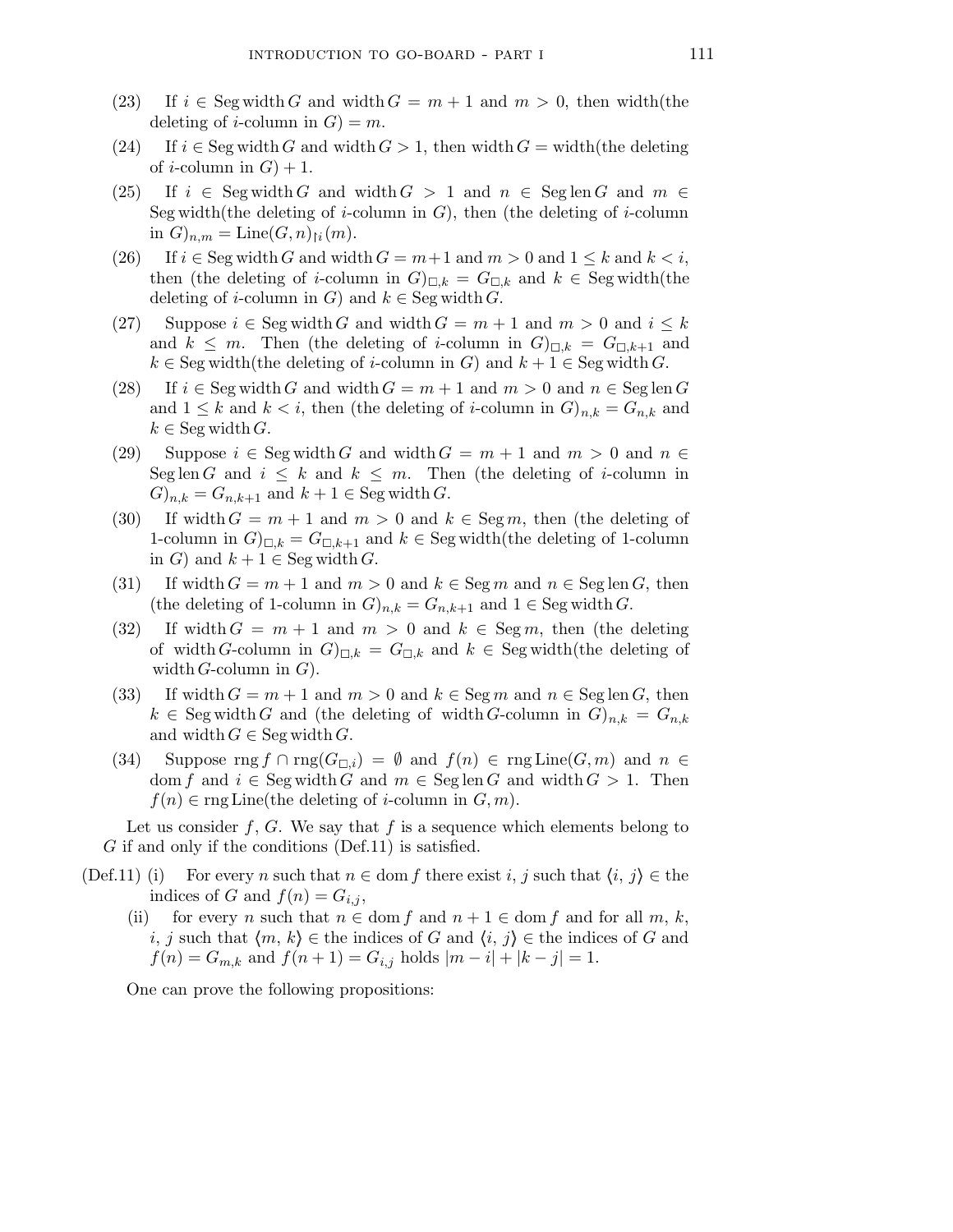- (35) If f is a sequence which elements belong to G and  $m \in \text{dom } f$ , then  $1 \leq \text{len}(f \restriction m)$  and  $f \restriction m$  is a sequence which elements belong to G.
- (36) Suppose that
	- (i) for every n such that  $n \in \text{dom } f_1$  there exist i, j such that  $\langle i, j \rangle \in \text{the}$ indices of G and  $f_1(n) = G_{i,j}$ ,
	- (ii) for every n such that  $n \in \text{dom } f_2$  there exist i, j such that  $\langle i, j \rangle \in \text{the } i$ indices of G and  $f_2(n) = G_{i,j}$ . Then for every n such that  $n \in \text{dom}(f_1 \cap f_2)$  there exist i, j such that  $\langle i, \rangle$

j) ∈ the indices of G and  $(f_1 \cap f_2)(n) = G_{i,j}$ .

- (37) Suppose that
	- (i) for every n such that  $n \in \text{dom } f_1$  and  $n + 1 \in \text{dom } f_1$  and for all  $m, k$ , i, j such that  $\langle m, k \rangle \in$  the indices of G and  $\langle i, j \rangle \in$  the indices of G and  $f_1(n) = G_{m,k}$  and  $f_1(n+1) = G_{i,j}$  holds  $|m - i| + |k - j| = 1$ ,
	- (ii) for every n such that  $n \in \text{dom } f_2$  and  $n + 1 \in \text{dom } f_2$  and for all  $m, k$ , i, j such that  $\langle m, k \rangle \in$  the indices of G and  $\langle i, j \rangle \in$  the indices of G and  $f_2(n) = G_{m,k}$  and  $f_2(n+1) = G_{i,j}$  holds  $|m - i| + |k - j| = 1$ ,
	- (iii) for all m, k, i, j such that  $\langle m, k \rangle \in$  the indices of G and  $\langle i, j \rangle \in$  the indices of G and  $f_1(\text{len } f_1) = G_{m,k}$  and  $f_2(1) = G_{i,j}$  and len  $f_1 \in \text{dom } f_1$ and 1 ∈ dom  $f_2$  holds  $|m - i| + |k - j| = 1$ . Given n. Suppose  $n \in \text{dom}(f_1 \cap f_2)$  and  $n+1 \in \text{dom}(f_1 \cap f_2)$ . Given  $m, k$ ,
		- i, j. Then if  $\langle m, k \rangle \in \mathbb{R}$  indices of G and  $\langle i, j \rangle \in \mathbb{R}$  indices of G and  $(f_1 \cap f_2)(n) = G_{m,k}$  and  $(f_1 \cap f_2)(n+1) = G_{i,j}$ , then  $|m-i|+|k-j| = 1$ .
- (38) If f is a sequence which elements belong to G and  $i \in \text{Seg width } G$ and rng  $f \cap \text{rng}(G_{\square,i}) = \emptyset$  and width  $G > 1$ , then f is a sequence which elements belong to the deleting of  $i$ -column in  $G$ .
- (39) If f is a sequence which elements belong to G and  $i \in \text{dom } f$ , then there exists n such that  $n \in \text{Seg len } G$  and  $f(i) \in \text{rng Line}(G, n)$ .
- (40) Suppose f is a sequence which elements belong to G and  $i \in \text{dom } f$ and  $i + 1 \in \text{dom } f$  and  $n \in \text{Seglen } G$  and  $f(i) \in \text{rng Line}(G, n)$ . Then  $f(i+1) \in \text{rng Line}(G,n)$  or for every k such that  $f(i+1) \in \text{rng Line}(G,k)$ and  $k \in \text{Seg len } G$  holds  $|n - k| = 1$ .
- (41) Suppose that
	- (i)  $1 \leq \text{len } f$ ,
	- (ii)  $f(\operatorname{len} f) \in \operatorname{rng} \operatorname{Line}(G, \operatorname{len} G),$
	- (iii) f is a sequence which elements belong to  $G$ ,
	- (iv)  $i \in \text{Seg len } G$ ,
	- (v)  $i + 1 \in \text{Seg len } G$ ,
- (vi)  $m \in \text{dom } f$ ,
- (vii)  $f(m) \in \text{rng Line}(G, i),$
- (viii) for every k such that  $k \in \text{dom } f$  and  $f(k) \in \text{rng Line}(G, i)$  holds  $k \leq m$ . Then  $m + 1 \in \text{dom } f$  and  $f(m + 1) \in \text{rng Line}(G, i + 1)$ .
- (42) Suppose  $1 \leq \text{len } f$  and  $f(1) \in \text{rng Line}(G, 1)$  and  $f(\operatorname{len} f) \in \operatorname{rng} \operatorname{Line}(G, \operatorname{len} G)$ and  $f$  is a sequence which elements belong to  $G$ . Then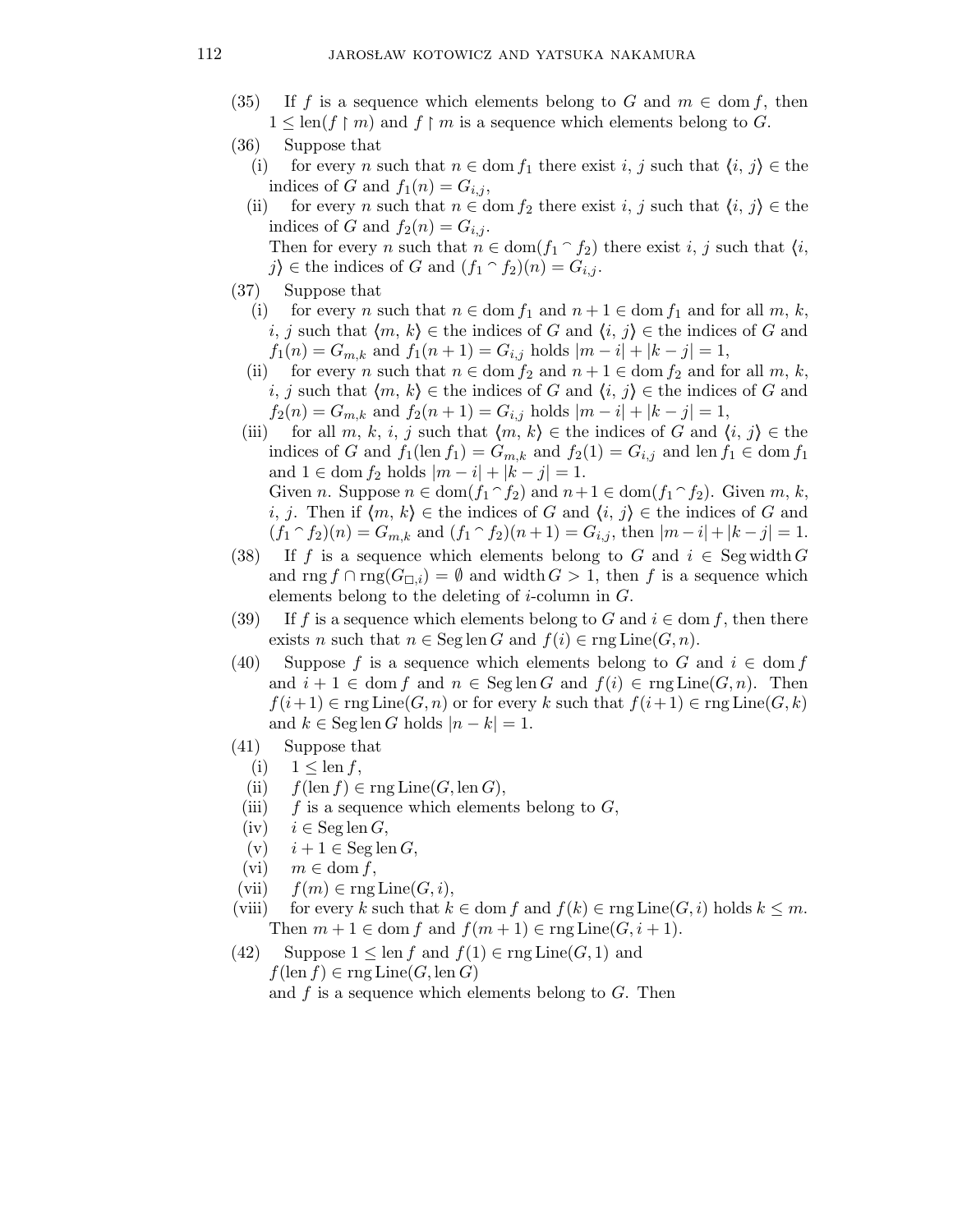- (i) for every i such that  $1 \leq i$  and  $i \leq \text{len } G$  there exists k such that  $k \in \text{dom } f$  and  $f(k) \in \text{rng Line}(G, i),$
- (ii) for every i such that  $1 \leq i$  and  $i \leq \text{len } G$  and  $2 \leq \text{len } f$  holds  $\mathcal{L}(f) \cap$  $\text{rng Line}(G,i) \neq \emptyset,$
- (iii) for all i, j, k, m such that  $1 \leq i$  and  $i \leq \text{len } G$  and  $1 \leq j$  and  $j \leq \text{len } G$ and  $k \in \text{dom } f$  and  $m \in \text{dom } f$  and  $f(k) \in \text{rng } \text{Line}(G, i)$  and for every n such that  $n \in \text{dom } f$  and  $f(n) \in \text{rng } \text{Line}(G, i)$  holds  $n \leq k$  and  $k < m$ and  $f(m) \in \text{rng Line}(G, j)$  holds  $i < j$ .
- (43) If f is a sequence which elements belong to G and  $i \in \text{dom } f$ , then there exists n such that  $n \in \text{Seg width } G$  and  $f(i) \in \text{rng}(G_{\square,n}).$
- (44) Suppose f is a sequence which elements belong to G and  $i \in \text{dom } f$ and  $i + 1 \in \text{dom } f$  and  $n \in \text{Seg width } G$  and  $f(i) \in \text{rng}(G_{\Box,n})$ . Then  $f(i+1) \in \text{rng}(G_{\Box,n})$  or for every k such that  $f(i+1) \in \text{rng}(G_{\Box,k})$  and  $k \in \text{Seg width } G \text{ holds } |n - k| = 1.$
- (45) Suppose that
	- (i)  $1 \leq \text{len } f$ ,
	- (ii)  $f(\operatorname{len} f) \in \operatorname{rng}(G_{\square,\operatorname{width} G}),$
	- (iii)  $f$  is a sequence which elements belong to  $G$ ,
	- (iv)  $i \in \text{Seg width } G,$
	- (v)  $i + 1 \in \text{Seg width } G,$
	- (vi)  $m \in \text{dom } f$ ,
- (vii)  $f(m) \in \text{rng}(G_{\square,i}),$
- (viii) for every k such that  $k \in \text{dom } f$  and  $f(k) \in \text{rng}(G_{\Box,i})$  holds  $k \leq m$ . Then  $m + 1 \in \text{dom } f$  and  $f(m + 1) \in \text{rng}(G_{\square,i+1}).$
- (46) Suppose  $1 \leq \text{len } f$  and  $f(1) \in \text{rng}(G_{\Box,1})$  and  $f(\text{len } f) \in \text{rng}(G_{\Box,\text{width }G})$ and  $f$  is a sequence which elements belong to  $G$ . Then
	- (i) for every i such that  $1 \leq i$  and  $i \leq \text{width } G$  there exists k such that  $k \in \text{dom } f \text{ and } f(k) \in \text{rng}(G_{\Box,i}),$
	- (ii) for every i such that  $1 \leq i$  and  $i \leq \text{width } G$  and  $2 \leq \text{len } f$  holds  $\mathcal{L}(f) \cap \text{rng}(G_{\square,i}) \neq \emptyset,$
	- (iii) for all i, j, k, m such that  $1 \leq i$  and  $i \leq$  width G and  $1 \leq j$  and  $j \leq \text{width } G \text{ and } k \in \text{dom } f \text{ and } m \in \text{dom } f \text{ and } f(k) \in \text{rng}(G_{\Box,i}) \text{ and }$ for every n such that  $n \in \text{dom } f$  and  $f(n) \in \text{rng}(G_{\Box,i})$  holds  $n \leq k$  and  $k < m$  and  $f(m) \in \text{rng}(G_{\square,j})$  holds  $i < j$ .
- (47) Suppose that
	- (i)  $n \in \text{dom } f$ ,
	- (ii)  $f(n) \in \text{rng}(G_{\square,k}),$
	- (iii)  $k \in \text{Seg width } G,$
	- $(iv)$   $f(1) \in \text{rng}(G_{\square,1}),$
	- (v)  $f$  is a sequence which elements belong to  $G$ ,
	- (vi) for every i such that  $i \in \text{dom } f$  and  $f(i) \in \text{rng}(G_{\Box,k})$  holds  $n \leq i$ . Then for every i such that  $i \in \text{dom } f$  and  $i \leq n$  and for every m such that  $m \in \text{Seg width } G \text{ and } f(i) \in \text{rng}(G_{\square,m}) \text{ holds } m \leq k.$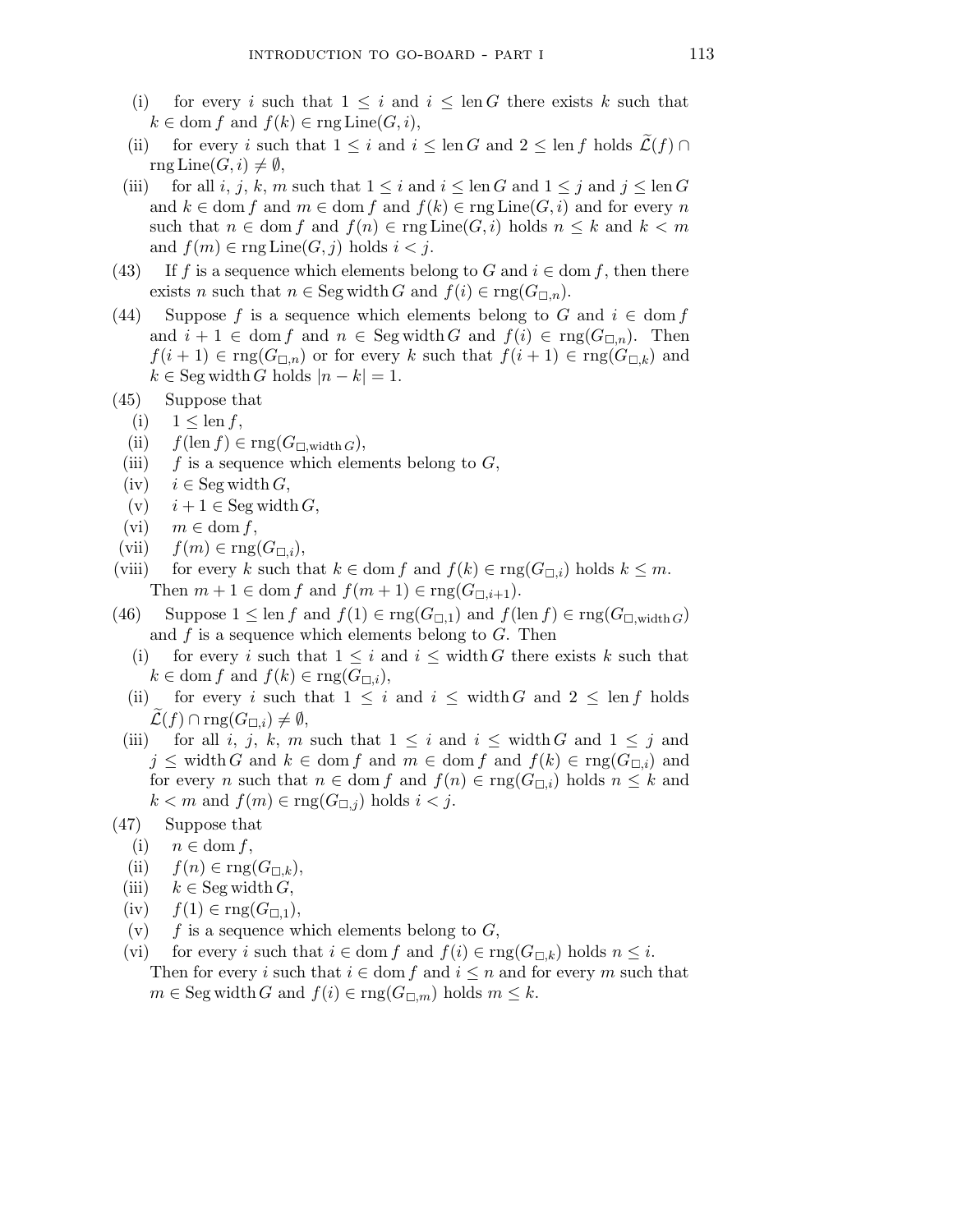- (48) Suppose f is a sequence which elements belong to G and  $f(1) \in \text{rng}(G_{\Box,1})$ and  $f(\text{len } f) \in \text{rng}(G_{\Box,\text{width }G})$  and width  $G > 1$  and  $1 \leq \text{len } f$ . Then there exists g such that  $g(1) \in \text{rng}((\text{the deleting of width } G\text{-column in } G)_{\square,1})$ and  $g(\text{len } g) \in \text{rng}((\text{the deleting of width } G\text{-column in}))$  $(G)$ <sub> $\Box$ </sub>,width(the deleting of width  $G$ –column in  $G)$ ) and  $1 \leq \text{len } q$  and q is a sequence which elements belong to the deleting of width G-column in G and rng  $g \subseteq \text{rng } f$ .
- $(49)$  Suppose f is a sequence which elements belong to G and  $\text{rng } f \cap \text{rng}(G_{\Box,1}) \neq \emptyset \text{ and rng } f \cap \text{rng}(G_{\Box,\text{width }G}) \neq \emptyset.$ Then there exists g such that rng g  $\subseteq$  rng f and  $g(1) \in \text{rng}(G_{\Box,1})$  and  $g(\text{len } g) \in \text{rng}(G_{\square,\text{width } G})$  and  $1 \leq \text{len } g$  and g is a sequence which elements belong to G.
- (50) Suppose  $k \in \text{Seg}$  len G and f is a sequence which elements belong to G and  $f(\operatorname{len} f) \in \operatorname{rng} \operatorname{Line}(G, \operatorname{len} G)$  and  $n \in \operatorname{dom} f$  and  $f(n) \in$  $\mathrm{rng}$  Line $(G,k)$ . Then
	- (i) for every i such that  $k \leq i$  and  $i \leq \text{len } G$  there exists j such that  $j \in \text{dom } f \text{ and } n \leq j \text{ and } f(j) \in \text{rng Line}(G, i),$
	- (ii) for every i such that  $k < i$  and  $i \leq \text{len } G$  there exists j such that  $j \in \text{dom } f$  and  $n < j$  and  $f(j) \in \text{rng Line}(G, i)$ .

#### **REFERENCES**

- [1] Grzegorz Bancerek. Cardinal numbers. Formalized Mathematics, 1(2):377–382, 1990.
- [2] Grzegorz Bancerek. The fundamental properties of natural numbers. Formalized Mathematics,  $1(1):41-46$ , 1990.
- [3] Grzegorz Bancerek and Krzysztof Hryniewiecki. Segments of natural numbers and finite sequences. Formalized Mathematics,  $1(1):107-114$ , 1990.
- [4] Leszek Borys. Paracompact and metrizable spaces. Formalized Mathematics, 2(4):481– 485, 1991.
- [5] Czesław Byliński. Finite sequences and tuples of elements of a non-empty sets. Formalized Mathematics, 1(3):529–536, 1990.
- [6] Czesław Byliński. Functions and their basic properties. Formalized Mathematics,  $1(1):55-65, 1990.$
- [7] Czesław Byliński. Functions from a set to a set. Formalized Mathematics, 1(1):153–164, 1990.
- [8] Agata Darmochwal. The Euclidean space. Formalized Mathematics, 2(4):599–603, 1991.
- [9] Agata Darmochwal. Finite sets. Formalized Mathematics,  $1(1):165-167$ , 1990.
- [10] Agata Darmochwal and Yatsuka Nakamura. The topological space  $\mathcal{E}_T^2$ . Arcs, line segments and special polygonal arcs. Formalized Mathematics,  $2(5):617-621$ , 1991.
- [11] Krzysztof Hryniewiecki. Basic properties of real numbers. Formalized Mathematics,  $1(1):35-40, 1990.$
- [12] Katarzyna Jankowska. Matrices. Abelian group of matrices. Formalized Mathematics, 2(4):475–480, 1991.
- [13] Katarzyna Jankowska. Transpose matrices and groups of permutations. Formalized Mathematics, 2(5):711–717, 1991.
- [14] Beata Padlewska and Agata Darmochwal. Topological spaces and continuous functions. Formalized Mathematics, 1(1):223–230, 1990.
- [15] Jan Popiolek. Some properties of functions modul and signum. Formalized Mathematics,  $1(2):263-264, 1990.$